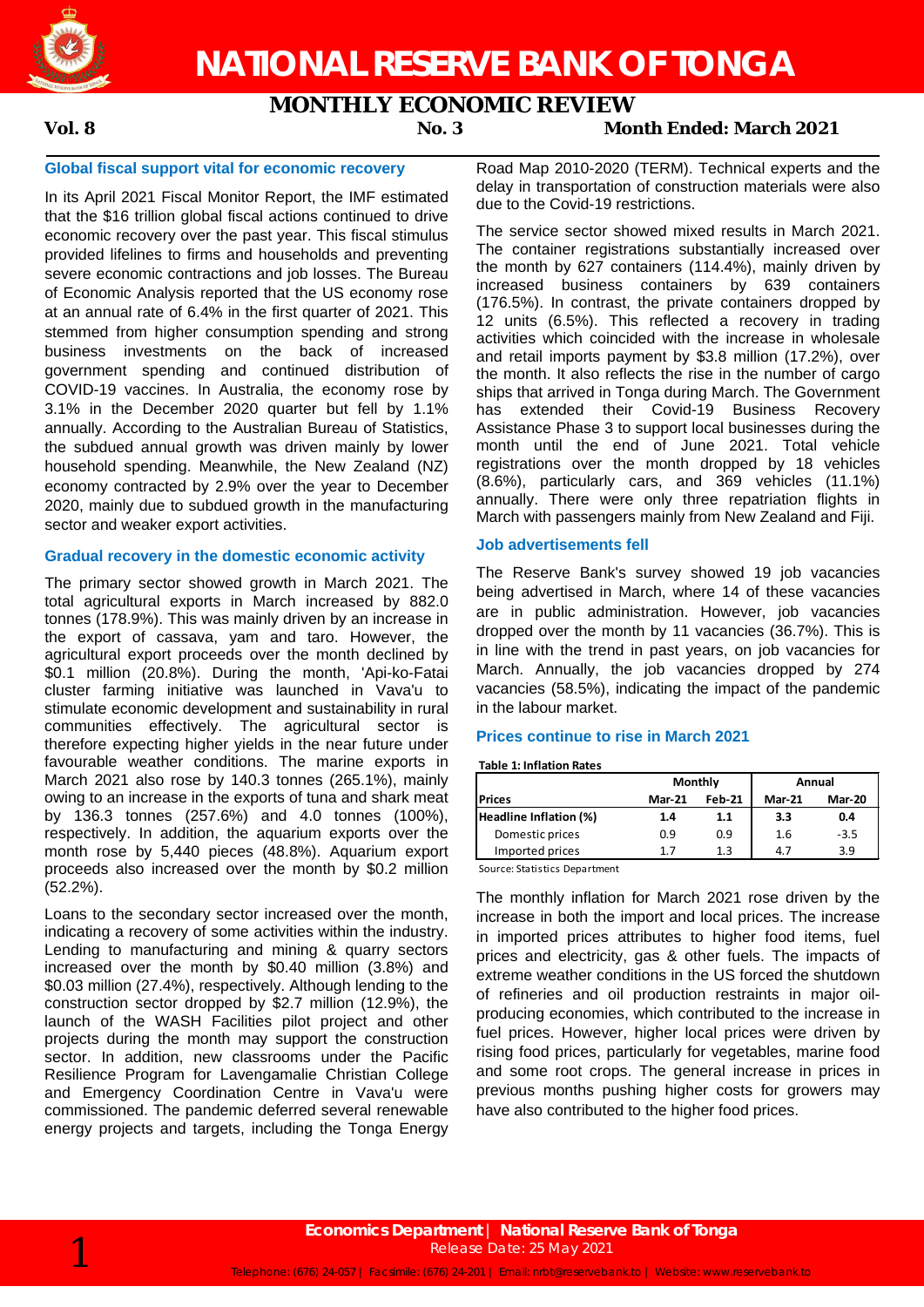

# **NATIONAL RESERVE BANK OF TONGA**

## **MONTHLY ECONOMIC REVIEW**

### **Vol. 8 No. 3 Month Ended: March 2021**

Over the year to March 2021, headline inflation rose by 3.3%, marking the highest rise since January 2019. Increased food prices, tobacco & alcoholic beverages, and  $\alpha$ clothing  $\alpha$ 

| CIUIHIII<br>∼        |  |  |  |  |  |  |  |
|----------------------|--|--|--|--|--|--|--|
| footwear<br>were     |  |  |  |  |  |  |  |
| the main drivers     |  |  |  |  |  |  |  |
| οf<br>higher         |  |  |  |  |  |  |  |
| imported items.      |  |  |  |  |  |  |  |
| Similarly, rising    |  |  |  |  |  |  |  |
| prices for local     |  |  |  |  |  |  |  |
| items resulted       |  |  |  |  |  |  |  |
| from higher food     |  |  |  |  |  |  |  |
| prices, tobacco,     |  |  |  |  |  |  |  |
| and clothing &       |  |  |  |  |  |  |  |
| footwear.            |  |  |  |  |  |  |  |
| ر به زاد به اگر در ا |  |  |  |  |  |  |  |

|                   |        |               |               | Annual |  |  |  |
|-------------------|--------|---------------|---------------|--------|--|--|--|
| Items (\$ per kg) | Unit   | <b>Mar-21</b> | <b>Mar-20</b> | Change |  |  |  |
| Domestic          |        |               |               |        |  |  |  |
| Octopus           | 1kg    | \$24.59       | \$17.14       | \$7.45 |  |  |  |
| Tomatoes          | 1kg    | \$20.28       | \$15.13       | \$5.15 |  |  |  |
| Eggs              | 1 tray | \$18.30       | \$16.08       | \$2.22 |  |  |  |
| Cockles (to'o)    | 1kg    | \$6.23        | \$4.59        | \$1.64 |  |  |  |
| Imported          |        |               |               |        |  |  |  |
| Pall Mall         | 1kg    | \$23.00       | \$19.29       | \$3.71 |  |  |  |
| Turkey tails      | 1 kg   | \$10.88       | \$9.24        | \$1.64 |  |  |  |
| Apples            | 1 kg   | \$6.54        | \$5.57        | \$0.97 |  |  |  |

Inflation is

projected to rise in the short term due to expected increases in oil and food prices.

#### **Major trading currencies weakened against TOP**

#### **Table 3: Effective Exchange Rates**

|                                       | <b>Monthly</b><br><b>Mar-21</b> | <b>Feb-21</b> | % | Annual<br><b>Mar-20</b> | % Growth |
|---------------------------------------|---------------------------------|---------------|---|-------------------------|----------|
| Nominal Effective Exchange Rate Index | 87.9                            | 85.6          |   | 94.9                    | -7.4     |
| Real Effective Exchange Rate Index    | 105.1                           | 100.9         |   | 110.9                   | -5.2     |

Source: National Reserve Bank of Tonga

The Nominal Effective Exchange Rate (NEER) increased in March 2021 after nine consecutive months of consistent declines as major trading currencies depreciated against the Tongan Pa'anga (TOP) over the month. Similarly, the Real Effective Exchange Rate (REER) index rose over the month, reflecting Tonga's higher inflation.

Both the NEER and REER declined in year-end terms, indicating an improvement in Tonga's trade competitiveness with trading partners, further supporting foreign currency receipts.

### **Lower foreign reserves on higher import payments**

| <b>Table 4: Foreign Reserves</b>                                                             |       |       |        |       |      |  |  |  |
|----------------------------------------------------------------------------------------------|-------|-------|--------|-------|------|--|--|--|
| Monthly<br>Annual<br><b>Mar-20</b><br>% Growth I<br><b>Feb-21</b><br><b>Mar-21</b><br>Growth |       |       |        |       |      |  |  |  |
| Foreign Reserves (\$ in million)                                                             | 685.7 | 692.4 | $-1.0$ | 457.5 | 51.4 |  |  |  |
| Import Coverage (months)                                                                     | 11 7  | 11 7  | 0.0    |       | 64.0 |  |  |  |
| .                                                                                            |       |       |        |       |      |  |  |  |

Source: National Reserve Bank Tonga

Official foreign reserves declined at the end of March 2021 by \$6.7 million to \$685.7 million, equivalent to 11.7 months of imports. This stemmed from an increase in transfers for large import payments during the month. However, the foreign reserves increased significantly over the year to March 2021 by \$228.2 million. This mainly attributed to receipts of budget support, official grants, and remittances. Foreign reserves are held mainly in USD, AUD, and NZD.

| <b>Table 5: Remittance Receipts</b> |                          |               |          |        |        |        |  |  |
|-------------------------------------|--------------------------|---------------|----------|--------|--------|--------|--|--|
|                                     | <b>Monthly</b><br>Annual |               |          |        |        |        |  |  |
|                                     |                          |               |          |        |        | %      |  |  |
|                                     | <b>Mar 21</b>            | <b>Feb 21</b> | % Growth | Mar-21 | Mar-20 | Growth |  |  |
| Remittance (\$ in million)          | 43.5                     | 32.9          | 32.4     | 428.7  | 349.6  | 22.6   |  |  |
|                                     |                          |               |          |        |        |        |  |  |

Source: National Reserve Bank Tonga

Remittances rose significantly by \$10.6 million in March 2021. This was driven mainly by increases in private transfer receipts, particularly USD and AUD. These receipts are mostly family support and gifts. It is also partially due to ongoing events such as the Tonga High School ex-student fundraising. Annually, remittances continued to increase by \$79.1 million. This was attributed to higher private transfers and compensation of employees.

#### **Mar-21 Feb-21 % Growth Mar-21 Mar-20 Overall Balance -6.7 -12.9 47.9 228.2 -7.5 Current Account -7.2 -14.9 148.2 164.1 4.0** Merchandise Trade -45.9 -39.0 -17.5 -435.6 -404.0 Services -2.7 -7.3 62.6 -20.5 31.9 Income 2.6 3.0 -13.3 27.1 1.6 Transfers 38.8 28.5 36.4 593.2 374.4 **Capital Account 0.9 4.7 -81.9 43.0 31.5 Financial Account -0.4 -2.8 85.4 21.1 -42.9 Monthly Annual Table 6: Overseas Exchange Transactions**

Source: Banking Systems

Overall, Overseas Exchange Transactions (OET) recorded a lower overall deficit of \$6.7 million in March 2021 compared to the \$12.9 million in February 2021. This stemmed from an increase in OET receipts, primarily from private and official transfer receipts.

In March 2021, the higher remittance receipts and lower investment transfers supported the substantial rise in the OET balance surplus by \$235.7 million.

#### **Broad money rose**

| <b>Table 7: Broad Money</b> |               |               |          |               |          |  |  |
|-----------------------------|---------------|---------------|----------|---------------|----------|--|--|
|                             | Annual        |               |          |               |          |  |  |
|                             | <b>Mar-21</b> | <b>Feb-21</b> | % Growth | <b>Mar-20</b> | % Growth |  |  |
| Broad money (\$ in million) | 707.6         | 703.4         | 0.6      | 596.4         | 18.7     |  |  |
| Net Foreign Asset           | 717.6         | 722.0         | $-0.6$   | 485.3         | 47.9     |  |  |
| Net Domestic Asset          | $-9.2$        | $-17.6$       | $-48.0$  | 111.6         | $-108.2$ |  |  |

Source: Banking System, National Reserve Bank of Tonga

Broad money increased over the month and year to March 2021 by \$4.2 million (0.6%) and \$111.2 million (18.7%), respectively, to a new high level of \$707.6 million. The monthly rise was underpinned by an improvement in net domestic assets, mainly on lower net credit to the central Government from the decreased government deposits. Over the year, the net foreign assets increased and outweighed the decline in net domestic assets. This resulted from the significant rise in foreign reserves on the receipt of official funds for loans, budget support, projects, and financial assistance for COVID-19 preparations.